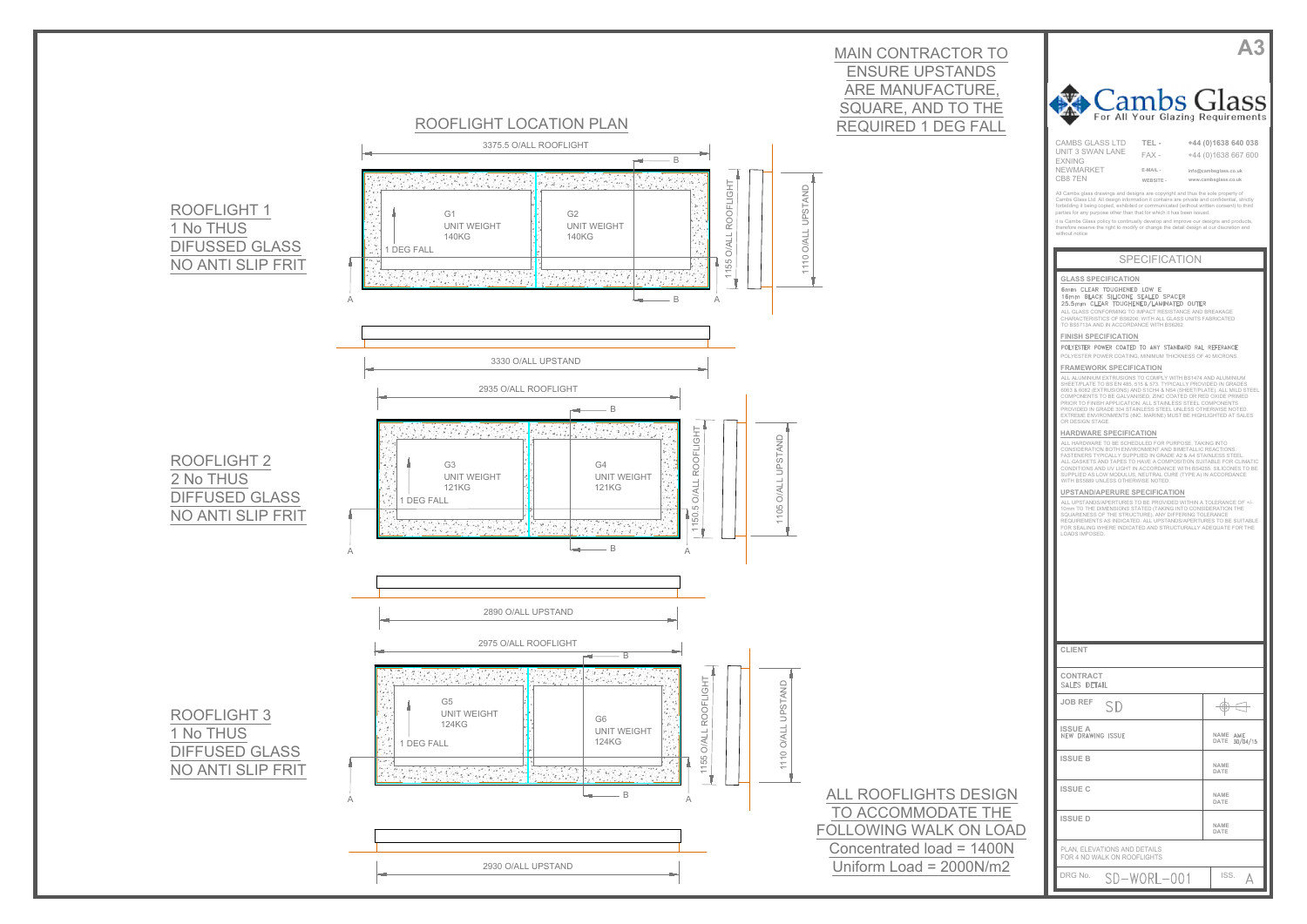







| $\Box$ dil<br>LUS<br>For All Your Glazing Requirements                                                                                                                                                                                                                                                                                                                                                                                                                                                                                                                                                                                                                                                                                                                                                                                                                                                                                                                                                                                                                                                                                                                                                                                                                                                                                                                                                                                                                                                                                                                                                                                                                                                                                                                                                                                                               | <b>C</b> LIDS                                                                               |  |
|----------------------------------------------------------------------------------------------------------------------------------------------------------------------------------------------------------------------------------------------------------------------------------------------------------------------------------------------------------------------------------------------------------------------------------------------------------------------------------------------------------------------------------------------------------------------------------------------------------------------------------------------------------------------------------------------------------------------------------------------------------------------------------------------------------------------------------------------------------------------------------------------------------------------------------------------------------------------------------------------------------------------------------------------------------------------------------------------------------------------------------------------------------------------------------------------------------------------------------------------------------------------------------------------------------------------------------------------------------------------------------------------------------------------------------------------------------------------------------------------------------------------------------------------------------------------------------------------------------------------------------------------------------------------------------------------------------------------------------------------------------------------------------------------------------------------------------------------------------------------|---------------------------------------------------------------------------------------------|--|
| <b>CAMBS GLASS LTD</b><br>TEL-<br>UNIT 3 SWAN LANE<br>$FAX -$<br><b>FXNING</b><br>NEWMARKET<br>E-MAIL -<br>CB87EN<br>WEBSITE -                                                                                                                                                                                                                                                                                                                                                                                                                                                                                                                                                                                                                                                                                                                                                                                                                                                                                                                                                                                                                                                                                                                                                                                                                                                                                                                                                                                                                                                                                                                                                                                                                                                                                                                                       | +44 (0)1638 640 038<br>+44 (0)1638 667 600<br>info@cambsglass.co.uk<br>www.cambsglass.co.uk |  |
| All Cambs glass drawings and designs are copyright and thus the sole property of<br>Cambs Glass Ltd. All design information it contains are private and confidential, strictly<br>forbidding it being copied, exhibited or communicated (without written consent) to third<br>parties for any purpose other than that for which it has been issued.<br>it is Cambs Glass policy to continually develop and improve our designs and products,<br>therefore reserve the right to modify or change the detail design at our discretion and<br>without notice                                                                                                                                                                                                                                                                                                                                                                                                                                                                                                                                                                                                                                                                                                                                                                                                                                                                                                                                                                                                                                                                                                                                                                                                                                                                                                            |                                                                                             |  |
| <b>SPECIFICATION</b>                                                                                                                                                                                                                                                                                                                                                                                                                                                                                                                                                                                                                                                                                                                                                                                                                                                                                                                                                                                                                                                                                                                                                                                                                                                                                                                                                                                                                                                                                                                                                                                                                                                                                                                                                                                                                                                 |                                                                                             |  |
| <b>GLASS SPECIFICATION</b><br>6mm CLEAR TOUGHENED LOW E<br>16mm BLACK SILICONE SEALED SPACER<br>25.5mm CLEAR TOUGHENED/LAMINATED OUTER<br>ALL GLASS CONFORMING TO IMPACT RESISTANCE AND BREAKAGE<br>CHARACTERISTICS OF BS6206, WITH ALL GLASS UNITS FABRICATED<br>TO BS5713A AND IN ACCORDANCE WITH BS6262<br><b>FINISH SPECIFICATION</b><br>POLYESTER POWER COATED TO ANY STANDARD RAL REFERANCE<br>POLYESTER POWER COATING, MINIMUM THICKNESS OF 40 MICRONS.<br><b>FRAMEWORK SPECIFICATION</b><br>ALL ALUMINIUM EXTRUSIONS TO COMPLY WITH BS1474 AND ALUMINIUM<br>SHEET/PLATE TO BS EN 485, 515 & 573. TYPICALLY PROVIDED IN GRADES<br>6063 & 6082 (EXTRUSIONS) AND S1CH4 & NS4 (SHEET/PLATE). ALL MILD STEEL<br>COMPONENTS TO BE GALVANISED, ZINC COATED OR RED OXIDE PRIMED<br>PRIOR TO FINISH APPLICATION. ALL STAINLESS STEEL COMPONENTS<br>PROVIDED IN GRADE 304 STAINLESS STEEL UNLESS OTHERWISE NOTED.<br>EXTREME ENVIRONMENTS (INC. MARINE) MUST BE HIGHLIGHTED AT SALES<br>OR DESIGN STAGE.<br><b>HARDWARE SPECIFICATION</b><br>ALL HARDWARE TO BE SCHEDULED FOR PURPOSE, TAKING INTO<br>CONSIDERATION BOTH ENVIRONMENT AND BIMETALLIC REACTIONS.<br>FASTENERS TYPICALLY SUPPLIED IN GRADE A2 & A4 STAINLESS STEEL.<br>ALL GASKETS AND TAPES TO HAVE A COMPOSITION SUITABLE FOR CLIMATIC<br>CONDITIONS AND UV LIGHT IN ACCORDANCE WITH BS4255. SILICONES TO BE<br>SUPPLIED AS LOW MODULUS, NEUTRAL CURE (TYPE A) IN ACCORDANCE<br>WITH BS5889 UNLESS OTHERWISE NOTED.<br>UPSTAND/APERURE SPECIFICATION<br>ALL UPSTANDS/APERTURES TO BE PROVIDED WITHIN A TOLERANCE OF +/-<br>10mm TO THE DIMENSIONS STATED (TAKING INTO CONSIDERATION THE<br>SQUARENESS OF THE STRUCTURE). ANY DIFFERING TOLERANCE<br>REQUIREMENTS AS INDICATED. ALL UPSTANDS/APERTURES TO BE SUITABLE<br>FOR SEALING WHERE INDICATED AND STRUCTURALLY ADEQUATE FOR THE<br>LOADS IMPOSED. |                                                                                             |  |
| <b>CLIENT</b>                                                                                                                                                                                                                                                                                                                                                                                                                                                                                                                                                                                                                                                                                                                                                                                                                                                                                                                                                                                                                                                                                                                                                                                                                                                                                                                                                                                                                                                                                                                                                                                                                                                                                                                                                                                                                                                        |                                                                                             |  |
| <b>CONTRACT</b><br>SALES DETAIL                                                                                                                                                                                                                                                                                                                                                                                                                                                                                                                                                                                                                                                                                                                                                                                                                                                                                                                                                                                                                                                                                                                                                                                                                                                                                                                                                                                                                                                                                                                                                                                                                                                                                                                                                                                                                                      |                                                                                             |  |
| <b>JOB REF</b><br>SD                                                                                                                                                                                                                                                                                                                                                                                                                                                                                                                                                                                                                                                                                                                                                                                                                                                                                                                                                                                                                                                                                                                                                                                                                                                                                                                                                                                                                                                                                                                                                                                                                                                                                                                                                                                                                                                 | Θ.                                                                                          |  |
| ISSUE A<br>NEW DRAWING ISSUE                                                                                                                                                                                                                                                                                                                                                                                                                                                                                                                                                                                                                                                                                                                                                                                                                                                                                                                                                                                                                                                                                                                                                                                                                                                                                                                                                                                                                                                                                                                                                                                                                                                                                                                                                                                                                                         | NAME AME<br>DATE 30/04/15                                                                   |  |
| <b>ISSUE B</b>                                                                                                                                                                                                                                                                                                                                                                                                                                                                                                                                                                                                                                                                                                                                                                                                                                                                                                                                                                                                                                                                                                                                                                                                                                                                                                                                                                                                                                                                                                                                                                                                                                                                                                                                                                                                                                                       | NAME<br>DATE                                                                                |  |
| <b>ISSUE C</b>                                                                                                                                                                                                                                                                                                                                                                                                                                                                                                                                                                                                                                                                                                                                                                                                                                                                                                                                                                                                                                                                                                                                                                                                                                                                                                                                                                                                                                                                                                                                                                                                                                                                                                                                                                                                                                                       | NAME<br>DATE                                                                                |  |
| <b>ISSUED</b>                                                                                                                                                                                                                                                                                                                                                                                                                                                                                                                                                                                                                                                                                                                                                                                                                                                                                                                                                                                                                                                                                                                                                                                                                                                                                                                                                                                                                                                                                                                                                                                                                                                                                                                                                                                                                                                        | <b>NAME</b><br>DATE                                                                         |  |
| PLAN, ELEVATIONS AND DETAILS<br>FOR 4 NO WALK ON ROOFLIGHTS                                                                                                                                                                                                                                                                                                                                                                                                                                                                                                                                                                                                                                                                                                                                                                                                                                                                                                                                                                                                                                                                                                                                                                                                                                                                                                                                                                                                                                                                                                                                                                                                                                                                                                                                                                                                          |                                                                                             |  |
| DRG No.<br>SD-WORL-002                                                                                                                                                                                                                                                                                                                                                                                                                                                                                                                                                                                                                                                                                                                                                                                                                                                                                                                                                                                                                                                                                                                                                                                                                                                                                                                                                                                                                                                                                                                                                                                                                                                                                                                                                                                                                                               | ISS.                                                                                        |  |

61 COVER